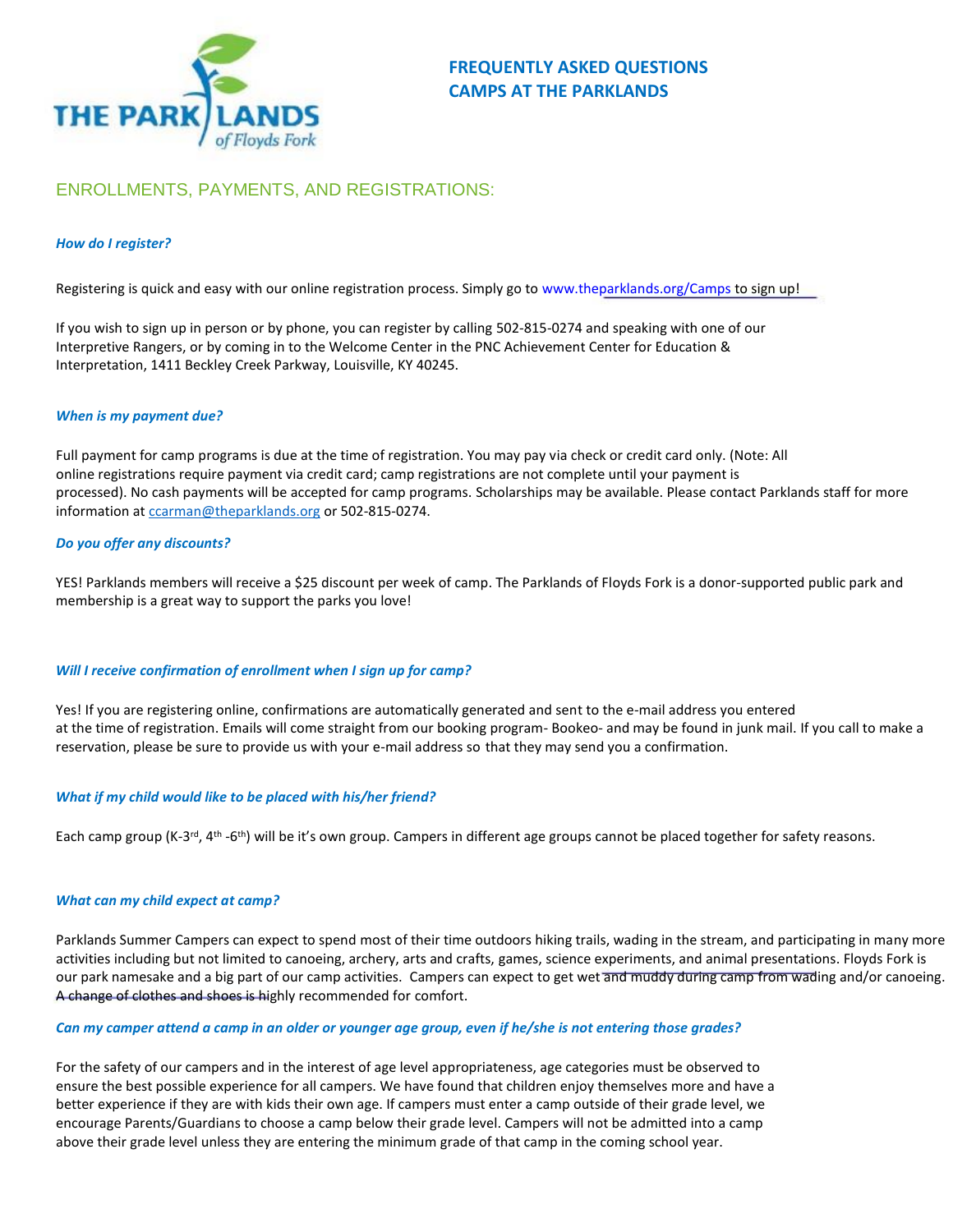## **WHEN CAMP BEGINS:**

### *How will my child spend his or her day?*

All campers will participate in a balanced day of indoor and outdoor activities each week. Indoor and outdoor time will vary daily based on the topic or activity for the day. All campers will have ½ hour each for both lunch and recess.

#### *What if my child has behavior Issues?*

The Parklands of Floyd Fork has a **NO VIOLENCE** policy to keep summer camp participants and other park visitors safe and having fun. Failure to comply with this policy may result in your child being asked to leave camp without a refund. Parklands rangers reserve the right to ask your child to leave for not conforming to safety guidelines.

#### *What does my child need to wear?*

Every camper will receive a camp T-shirt on his or her first day that should be worn each day of camp if possible. **All campers should wear appropriate footwear for summer outdoor exploration. Most, if not all, camps participate in creek activities so please have your child prepared with shoes that they can get wet. Good examples of creek shoes are KEEN water shoes, old tennis shoes, or closed toe water shoes. A change of clothes and shoes/socks is strongly recommended for comfort.**

### *What should I do for lunch/snack each day?*

Campers will eat lunch in the park each day, so please pack a lunch and snack for your child. Remember, some campers may be suffering from food allergies so please be considerate when packing your child's lunch. Please note: Lunches are outdoors so do not pack food that requires refrigeration.

## **DAILY DROP OFF & PICK UP**

#### *What do I need to do on my child's first day of camp?*

On your child's first day of camp, you'll need to bring your child inside the PNC Achievement Center for Education & Interpretation to check in and turn in all required paperwork for camp (Health History Form, Permission Form & Emergency Action Form – if necessary). At this point, campers will be given a t-shirt and nametag. Parents/Guardians may walk their child to their classroom to meet their counselors.

### *How do I drop off / pick up the rest of the week?*

Each day, Parents/Guardians must walk their camper into the PNC Achievement Center for Education & Interpretation and to their classroom for check-in. Every afternoon, Parents/Guardians are required to come inside and sign out their child. **The Parklands staff and volunteers will only release campers to those whose names appear on the camper's Health History Form** and all those picking up MUST show ID each day.

## *How soon can I drop off my child? Is it OK to pick up early or drop off late?*

Drop off begins **no earlier** than 8:30 a.m. and will continue until 9:00 a.m. when camp begins. Parents/Guardians may opt to drop off late or pick up early, but please be advised that campers may be participating in camp activities in the park and time should be allotted for travel back to the PNC Achievement Center. Official pick up hours are from 4:00- 4:30pm. There is no late care service; all campers **must** be picked up no later than 4:30pm. Parents/Guardians will be subject to an automatic credit card charge of \$1 per minute for each minute after 4:30pm.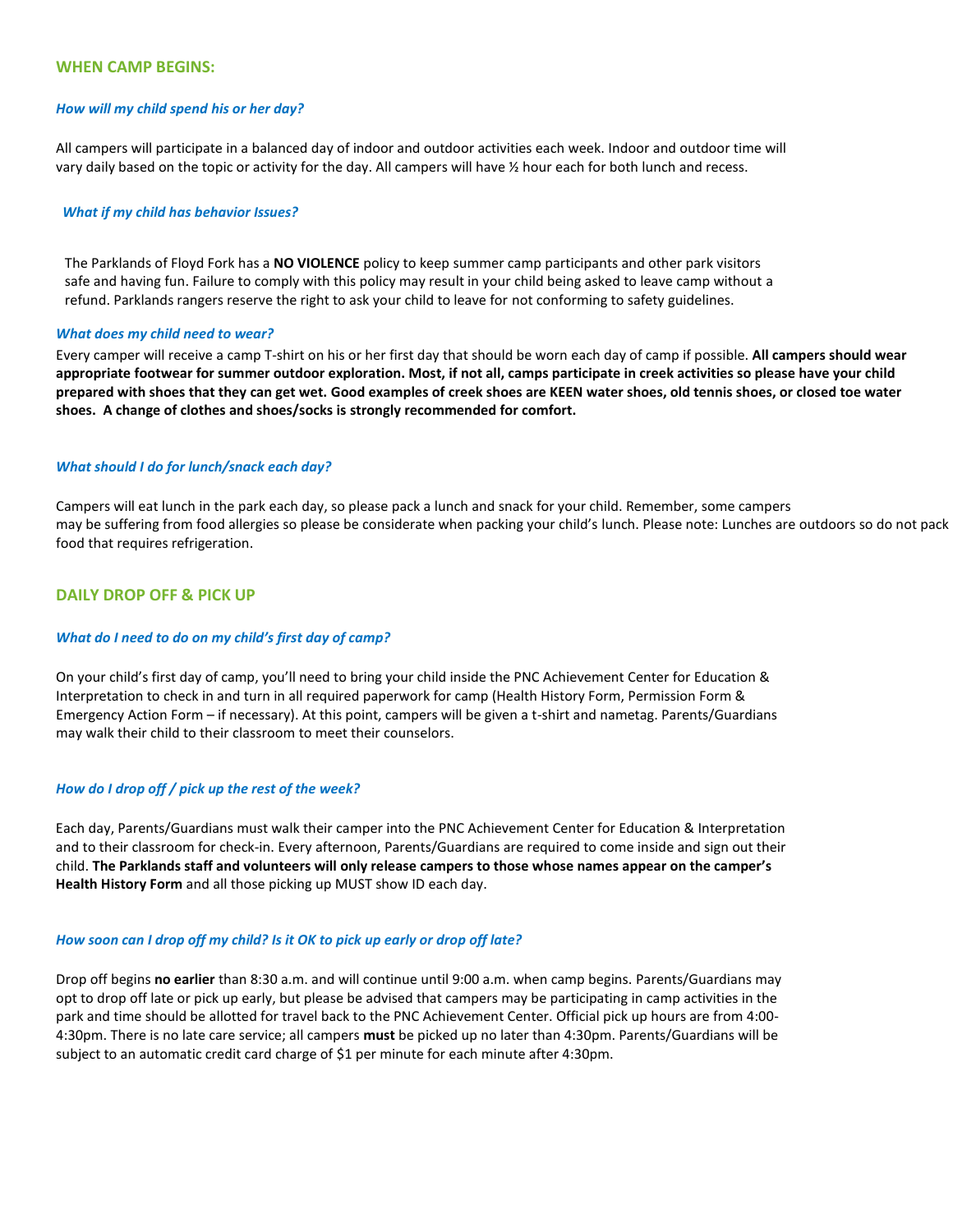## **THE EDUCATION & INTERPRETATION TEAM & CLASS SIZES**

### *Who is The Education & Interpretation Team? Who will be my child's counselors?*

The Education & Interpretation team at The Parklands is responsible for the day-to-day operation of camp. They are fulltime staff and volunteers with The Parklands and are on site and available each day. The Parklands camps are taught by a combination of summer camp counselors and Interpretive Rangers; all are college students or graduates with educational backgrounds in ecology, are CPR & First Aid Certified, and some are certified teachers from the Louisville area. All volunteers and staff have completed a mandatory background check prior to their hiring. They all love the outdoors and are looking forward to working with the campers this summer. Our standard ratio of counselors to children in 1:10 but we strive to make this ratio 1:8 whenever possible.

#### *Who are your volunteers?*

Parklands volunteers are passionate about sharing the park with others. They have gone through an extensive training process and background check with The Parklands team. They have enthusiasm for working with children and are excited to work with the campers this year.

#### *How large are your classes, what are your ratios?*

All camp groups are limited to 30 campers. When a class reaches capacity, we will start a waiting list. Our ratios are 1:10; each class has at least three adults per classroom at all times, depending on class size.

### *Can I stay with my child during camp?*

Campers may be uneasy if this is their first camp experience. To help with this, Parents/Guardians are welcome to stay with their campers during our drop off period (8:30 a.m. - 9 a.m.).

At the start of our day, we ask that Parents/Guardians leave their campers in the care of The Education & Interpretation Team. Please keep in mind that all Education & Interpretation Team members have experience and an interest in working with children and will strive to make camp the best experience possible for your child. The Education & Interpretation team is also available to work with your camper and will call you if a concern should arise with your child.

#### **CAMP POLICIES**

#### *What is your cancellation/refund policy?*

Camps cancelled due to COIVD-19 concerns will be refunded in full. Camp programs canceled not due to COVID must be canceled 30 days prior to the program start date to be refunded in full. Any camp canceled within the 30 day period will be subject to the retention of the entire camp fee. No refunds will be issued for "no shows". 21<sup>x</sup> Century Parks reserves the right to cancel sessions without prior notice at which point a full refund will be issued.

#### *What is your inherent risk clause? Why do you need it?*

Because we offer camps in an outdoor setting (and nature can be unpredictable), it is important that we communicate with our camper's Parents/Guardians about any potential risk that may occur when we are participating in activities that are outside. Our number one priority at camp is safety and all decisions and activities are conducted with this in mind however, inherent risk clauses are common in outdoor education programs; our inherent risk clause is below:

*Outdoor and adventure activities involve inherent risks that are sometimes impossible to know or predict, including but not limited to: narrow trails; rough, exposed, steep or slippery terrain; lightning, cold weather, wild animals, plants and insects; fires and other acts of nature. We constantly strive to provide programs that respect emotional, social,*